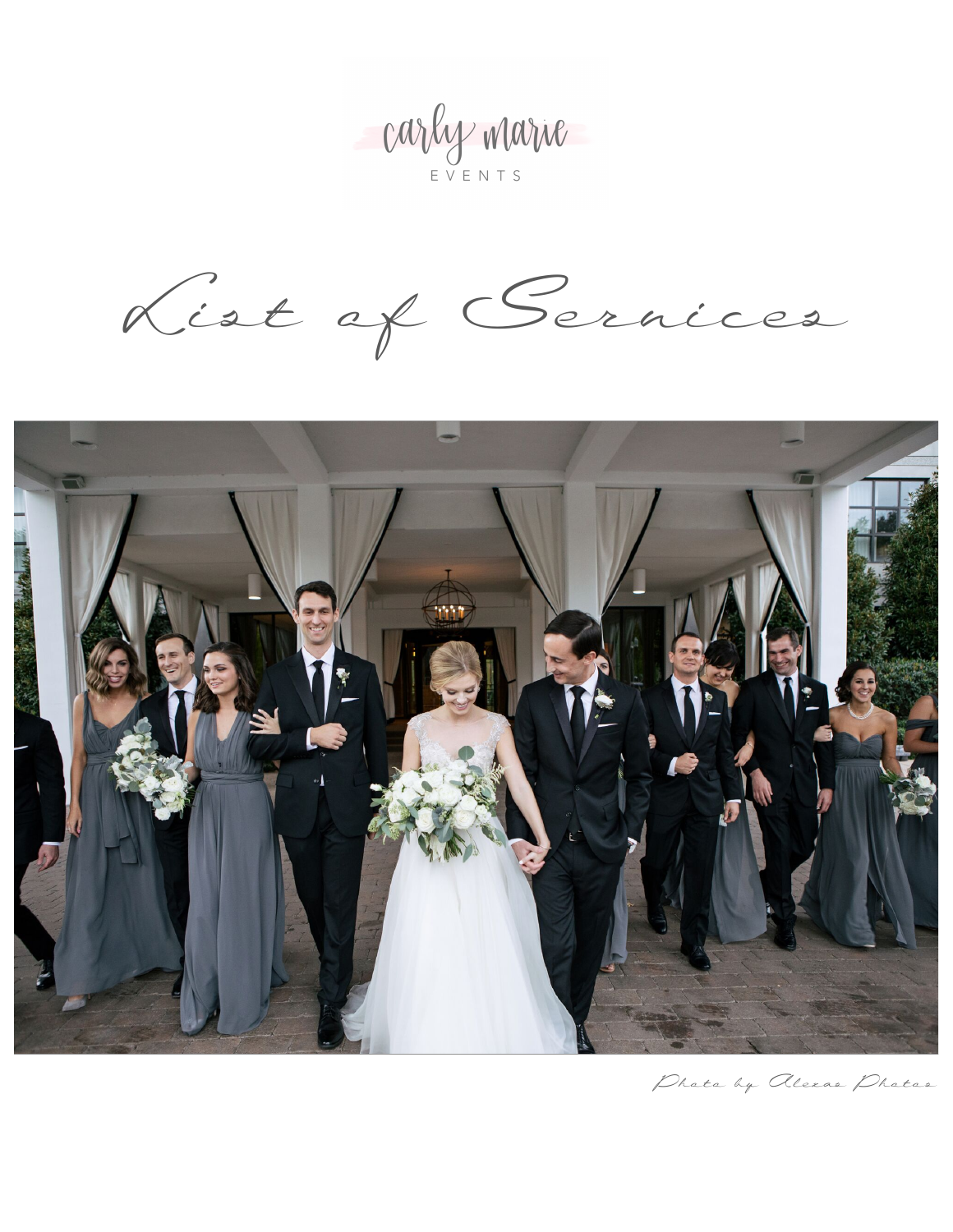Carly marie

Weekend Caardination

*Pre-Wedding:* Wedding Day Timeline Creation & Management Vendor Contact & Scheduling Venue Walk-through Pick-Up Personal Items From Couple (guest book, escort cards, personal photos, table numbers, etc.)

*Ceremony*:

Rehearsal Coordination Prior To Wedding Coordinate Décor And Music Placement And Direction Of Wedding Party + Family

*Reception:*

Manage Set-Up Of All Vendors And Décor Set-Up Of Personal Items Coordination With Couple + Vendors For All Of The "Big Moments" (introductions, dances, cake-cutting, send-off, etc.) On-Site Point Of Contact For All Vendors Maintain Schedule/Flow Of Event With All Vendors Personal Item Collection And Return To Couple After Event

**\$2000**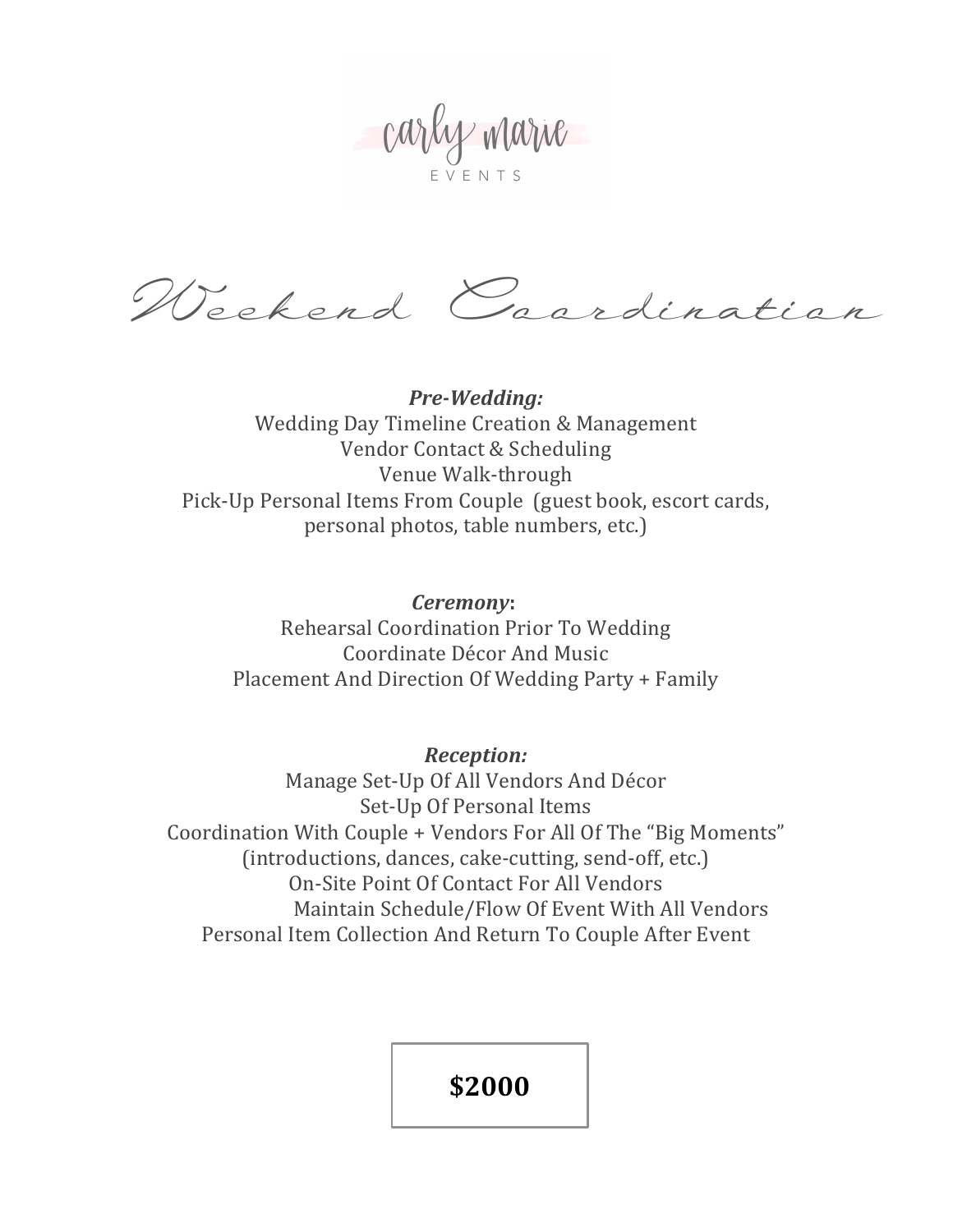carly marie

Full Service

## *Creation Of "To-Do" List Calendar*

## *Budget Creation And Management*

*Ceremony + Reception Venue Research And Selection*

*Personalized Vendor Recommendations + Booking* Catering, Photography, Florist, Cake, Rentals, Musicians, Videographer, Etc.

> *Save the Date + Invitation:* Design + Order, Stuffing + Stamping, RSVP Tracking

> > *Guest Management:* Room Blocks, Transportation

*Design & Décor:* Color Palette + Theme Development Floral Concepts Day-Of Material Design And Development (Escort Cards, Menu Cards, Table Numbers, Signage, Etc.) Ceremony + Reception Layout Design Selection And Coordination Of Rentals (Linens, Lighting, Chairs, Table-Top, Etc.)

## *Weekend Coordination Services*

**Pricing Varies**